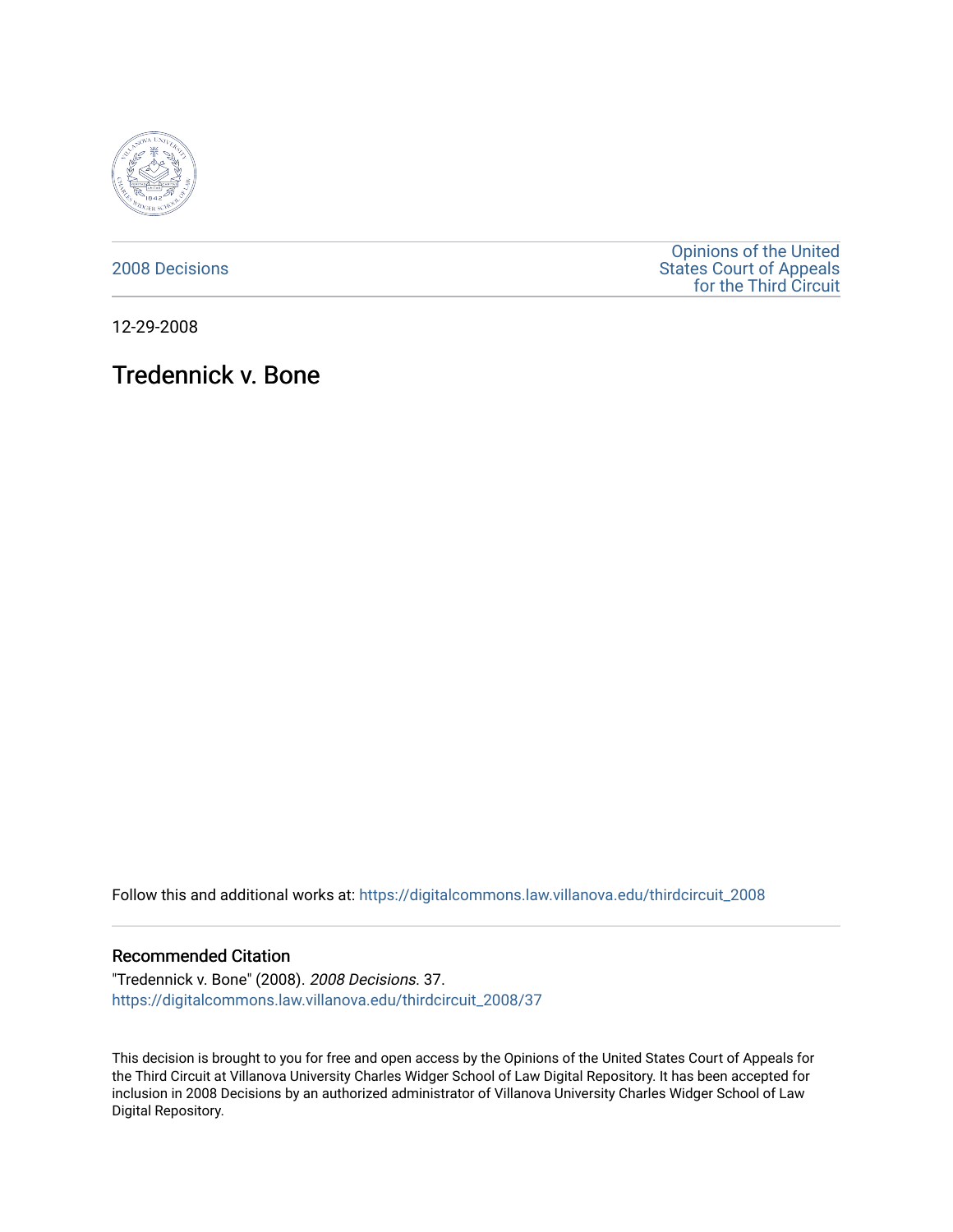### **NOT PRECEDENTIAL**

## UNITED STATES COURT OF APPEALS FOR THE THIRD CIRCUIT

 $\overline{\phantom{a}}$ 

No. 07-4830  $\overline{\phantom{a}}$ 

# JOANN TREDENNICK, Appellant

v.

THOMAS BONE; MICHAEL J. MARTIN; TIM ZUBER; ADAM CUPERSMITH; KEN PICCIANO; KIM WICK and DOUG VIDA, trading and doing business as, KPMG LLP; EMANUEL B. HUDOCK

 $\overline{a}$ 

 $\overline{a}$ 

On Appeal for the United States District Court for the Western District of Pennsylvania (D.C. Civ. No. 07-cv-00735) District Judge: Honorable Gary L. Lancaster

Submitted under Third Circuit LAR 34.1 (a) on December 11, 2008

Before: McKEE, SMITH and ROTH, Circuit Judges

(Opinion filed: December 29, 2008)

### O P I N I O N

 $\overline{a}$ 

 $\overline{a}$ 

**ROTH,** Circuit Judge**:**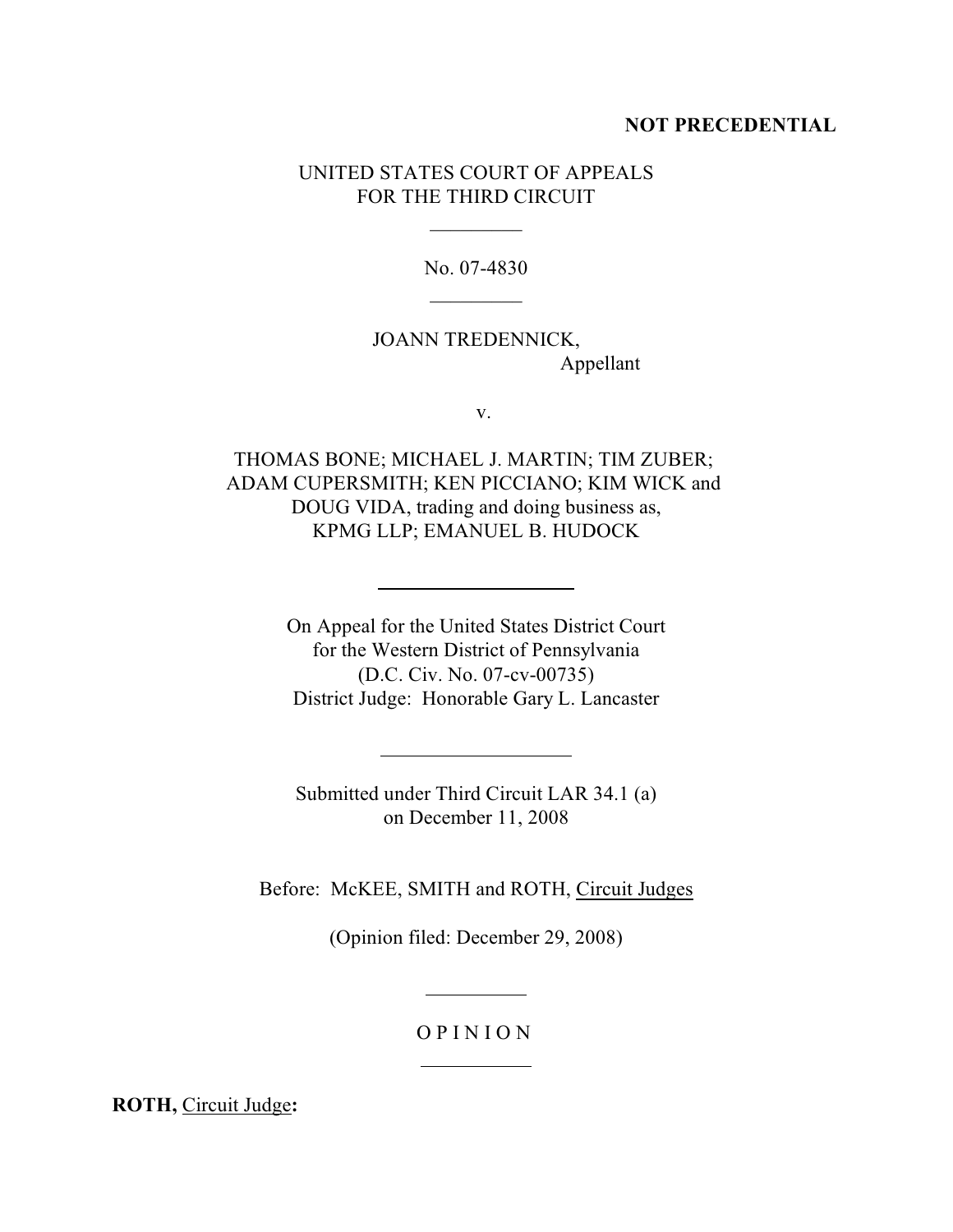JoAnn Tredennick appeals the dismissal of her suit for failure to state a claim pursuant to Rule 12(b)(6). In her complaint, Tredennick pleads breach of contract, negligence, fraud, and negligent misrepresentation. She alleges defendants, Thomas Bone, Michael Martin, Tim Zuber, Adam Cupersmith, Ken Picciano, Kim Wick, and Doug Vida, trading and doing business as KPMG LLP (KPMG defendants), and defendant Emanuel B. Hudock failed to disclose certain tax information to her resulting in significant tax liability and other losses. We assume the parties' familiarity with the facts and the record of prior proceedings, which we refer to only as necessary to explain our decision. For the reasons given below, we affirm the dismissal of Tredennick's  $clains.<sup>1</sup>$ 

The District Court correctly found Tredennick's breach of contract claim against the KPMG defendants failed. The contract for tax services on which Tredennick relies was between KPMG and Resco Products, Inc., not between KPMG and Tredennick. Even though Tredennick is the majority shareholder in Resco, holding 92% of its capital stock, she was not an intended third-party beneficiary of the contract because, under Pennsylvania law, a party becomes a third party beneficiary "only where both parties to the contract express an intent to benefit the third party in the contract itself." *Scarpitti v.*

<sup>&</sup>lt;sup>1</sup>We review dismissal under Federal Rule of Civil Procedure 12(b)(6) de novo. *See Phillips v. County of Allegheny*, 515 F.3d 224, 230 (3d Cir. 2008). We will accept as true the factual allegations of the complaint and draw all reasonable inferences in favor of the plaintiff. *See Watson v. Abington Tpk.*, 478 F.3d 144, 150 (3d Cir. 2007).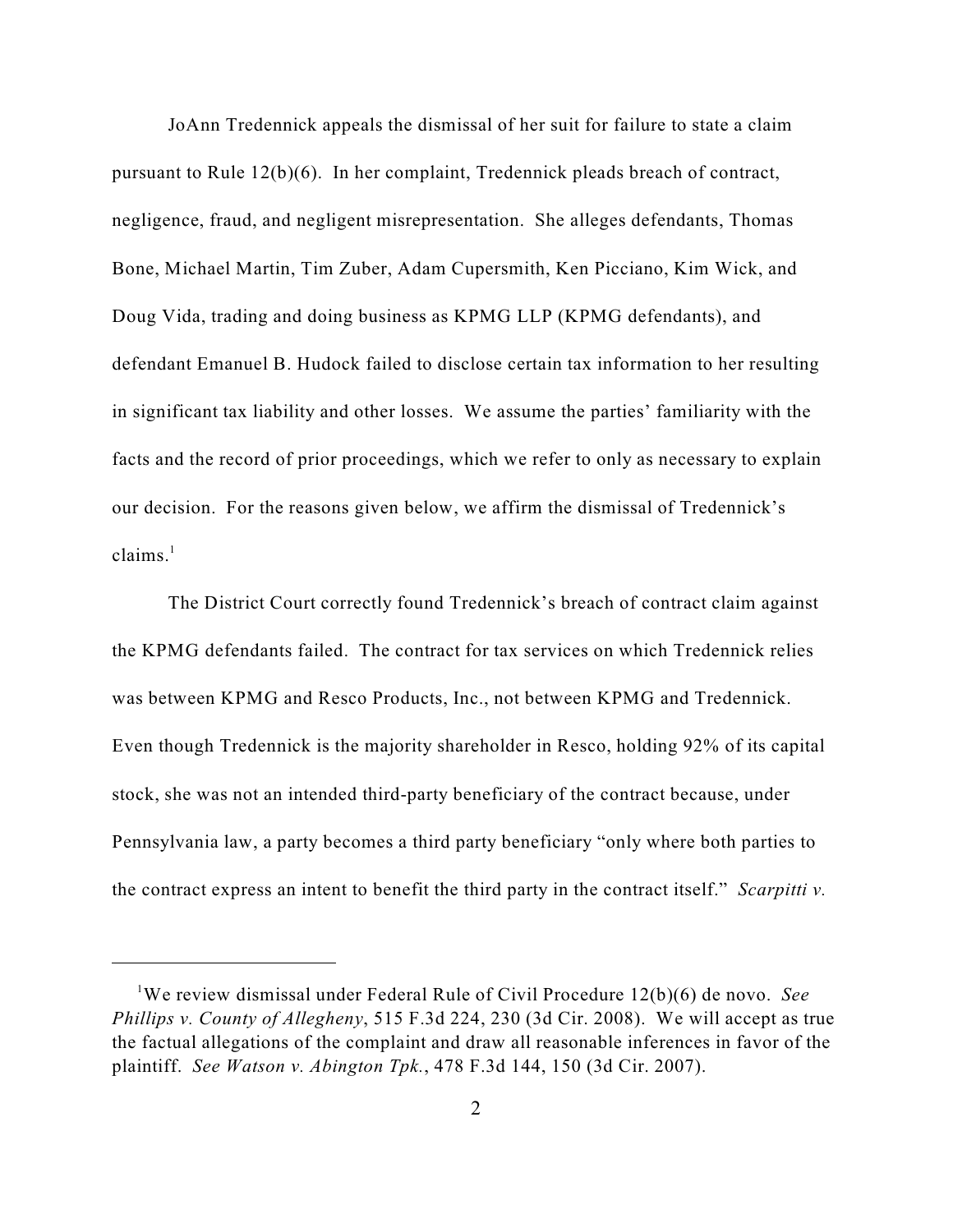*Weborg*, 609 A.2d 147, 150 (Pa. 1992) (citing Restatement (Second) of Contracts § 302(1)). Additionally, this contract specifically provided that any advice or recommendations "may not be relied upon by any third party." Accordingly, Tredennick's breach of contract claim was properly dismissed.

The District Court appropriately dismissed Tredennick's professional negligence claim against all defendants. Under well-established Pennsylvania law, a plaintiff cannot sustain a professional negligence action unless she is in privity with the party against whom the action is directed. *See Landell v. Lybrand*, 107 A. 783 (Pa. 1919). Moreover, to maintain a malpractice action based on negligence, there must have been an undertaking to perform a specific service for the plaintiff. *See Guy v. Liederbach*, 459 A.2d 744, 750 (Pa. 1983). Tredennick has failed to demonstrate that she was in privity with any of the defendants and that any defendant performed a specific service for her. Therefore, her negligence claim was correctly dismissed.

Again we agree with the District Court's dismissal of Tredennick's claim of fraud against all defendants. Under Federal Rule of Civil Procedure 9(b), a plaintiff must allege with particularity all the essential elements of actionable fraud. Fed. R. Civ. P. 9(b). In the context of fraud against accountants, a plaintiff must demonstrate the manner in which the defendant departed from reasonable accounting practices. *See Christidis v. First Pa. Mortgage Trust*, 717 F.2d 96, 100 (3d Cir. 1983). Additionally, where multiple defendants are involved, the complaint should inform each defendant of the nature of his